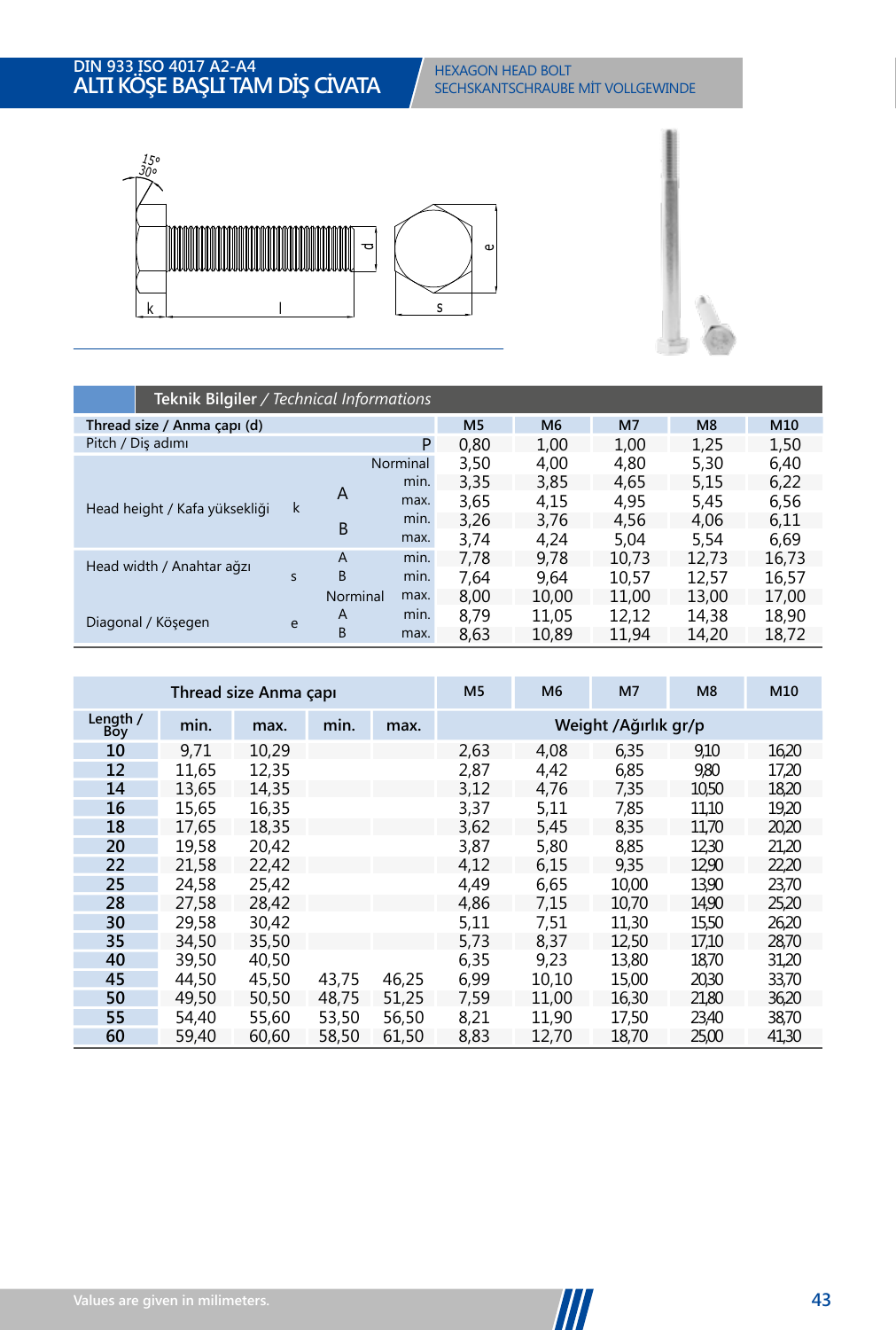

|                               | Teknik Bilgiler / Technical Informations |                |          |       |       |       |       |       |  |  |  |  |
|-------------------------------|------------------------------------------|----------------|----------|-------|-------|-------|-------|-------|--|--|--|--|
| Thread size / Anma çapı (d)   |                                          |                |          | M12   | M14   | M16   | M18   | M20   |  |  |  |  |
| Pitch / Diş adımı             |                                          |                | P        | 1,75  | 2,00  | 2,00  | 2,50  | 2,50  |  |  |  |  |
|                               |                                          |                | Norminal | 7,50  | 8,80  | 10,00 | 11,50 | 12,50 |  |  |  |  |
|                               |                                          |                | min.     | 7,32  | 8,62  | 9.82  | 11,28 | 12,28 |  |  |  |  |
| Head height / Kafa yüksekliği | k                                        | A              | max.     | 7.68  | 8.98  | 10,18 | 11.72 | 12,72 |  |  |  |  |
|                               |                                          | B              | min.     | 7.21  | 8.51  | 9.71  | 11.15 | 12,15 |  |  |  |  |
|                               |                                          |                | max.     | 7.79  | 9.09  | 10,29 | 11.85 | 12,85 |  |  |  |  |
| Head width / Anahtar ağzı     |                                          | $\overline{A}$ | min.     | 18.67 | 21.67 | 23.67 | 26.67 | 29.67 |  |  |  |  |
|                               | $\mathsf{s}$                             | B              | min.     | 18.48 | 21.16 | 23.16 | 26,15 | 29.16 |  |  |  |  |
|                               |                                          | Norminal       | max.     | 19.00 | 22,00 | 24.00 | 27.00 | 30,00 |  |  |  |  |
| Diagonal / Kösegen            | e                                        | A              | min.     | 21.10 | 24.49 | 26,75 | 30.14 | 33,53 |  |  |  |  |
|                               |                                          | B              | max.     | 20.88 | 23,91 | 26,17 | 29,56 | 32,95 |  |  |  |  |

|                 | Thread size Anma capi |       |       |       |       | M14   | M16                  | M18    | M20    |
|-----------------|-----------------------|-------|-------|-------|-------|-------|----------------------|--------|--------|
| Length /<br>Boy | min.                  | max.  | min.  | max.  |       |       | Weight /Ağırlık gr/p |        |        |
| 10              | 9,71                  | 10,29 |       |       | 23,30 | 38,00 |                      |        |        |
| 12              | 11.65                 | 12,35 |       |       | 25,00 | 40.00 | 52,90                |        |        |
| 14              | 13,65                 | 14.35 |       |       | 26.40 | 42.00 | 55,60                |        |        |
| 16              | 15,65                 | 16,35 |       |       | 27.70 | 44.00 | 58,30                | 82,00  | 105,00 |
| 18              | 17.65                 | 18.35 |       |       | 29.10 | 46,00 | 60,90                | 84,90  | 110,00 |
| 20              | 19.58                 | 20.42 |       |       | 31.00 | 48.00 | 63,50                | 87,20  | 114.00 |
| 22              | 21,58                 | 22,42 |       |       | 33,00 | 50,00 | 66,20                | 92,20  | 119,00 |
| 25              | 24,58                 | 25,42 |       |       | 34,10 | 53,00 | 70,20                | 95,80  | 124,00 |
| 28              | 27.58                 | 28.42 |       |       | 36.20 | 55,90 | 74.20                | 100,00 | 129,00 |
| 30              | 29,58                 | 30,42 |       |       | 37,70 | 57,90 | 76,90                | 104,00 | 134,00 |
| 35              | 34,50                 | 35,50 |       |       | 41,30 | 62.90 | 83,50                | 11200  | 145,00 |
| 40              | 39,50                 | 40,50 |       |       | 44,90 | 67.90 | 90,20                | 120,00 | 155,00 |
| 45              | 44,50                 | 45,50 | 43,75 | 46,25 | 48,50 | 72.90 | 97.10                | 128,00 | 165,00 |
| 50              | 49.50                 | 50,50 | 48.75 | 51,25 | 52,00 | 77.90 | 103.00               | 136.00 | 176,00 |
| 55              | 54.40                 | 55,60 | 53,50 | 56,50 | 55,60 | 82.80 | 110.00               | 145,00 | 186,00 |
| 60              | 59,40                 | 60,60 | 58,50 | 61,50 | 58,20 | 87,80 | 117.00               | 153,00 | 196,00 |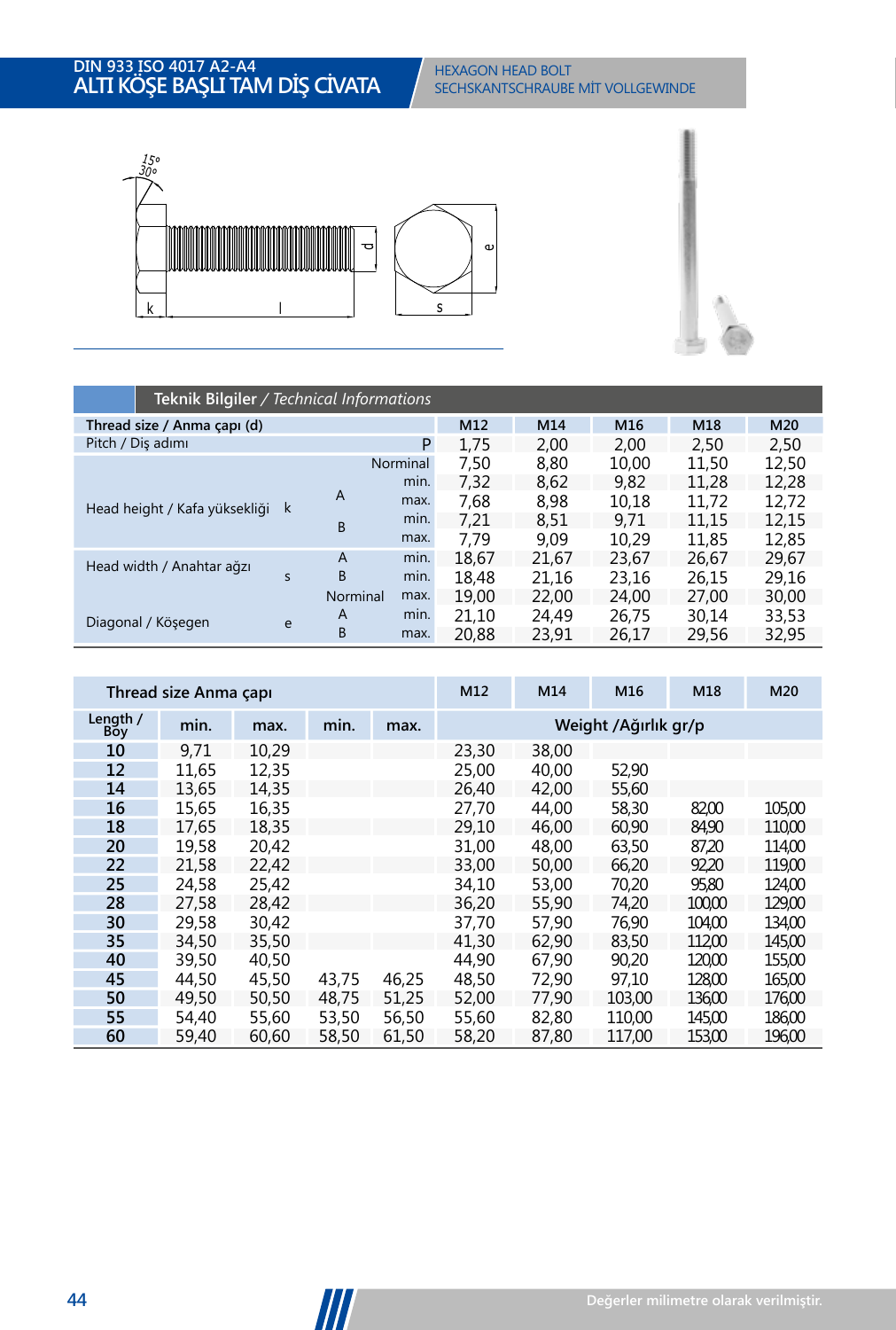#### **IN 933 ISO 4017 A2-A4 LTI KOSE BASLI Y SECHSKANTSCHRAUBE MİT VOLLGEWINDE** DIN 933 ISO 4017 A2-A4<br>**ALTI KÖŞE BAŞLI YARIM DİŞ CİVATA** SECHSKANTSCHRAUBE MİT SCHAFT



|                                     | Teknik Bilgiler / Technical Informations |        |        |        |                |                |                      |                |       |  |  |  |
|-------------------------------------|------------------------------------------|--------|--------|--------|----------------|----------------|----------------------|----------------|-------|--|--|--|
| <b>Thread size</b><br>Anma çapı (d) |                                          | A      | B      |        | M <sub>5</sub> | M <sub>6</sub> | M <sub>7</sub>       | M <sub>8</sub> | M10   |  |  |  |
| Length /<br>Bŏy                     | min.                                     | max.   | min.   | max.   |                |                | Weight /Ağırlık gr/p |                |       |  |  |  |
| 65                                  | 64,40                                    | 65,60  | 63,50  | 66,50  | 9,45           | 13,60          | 20,00                | 26,60          | 43,80 |  |  |  |
| 70                                  | 69,40                                    | 70,60  | 68,50  | 71,50  | 10,10          | 14,40          | 21,20                | 28,20          | 46,30 |  |  |  |
| 75                                  | 74,40                                    | 75,60  | 73,50  | 76,50  | 10,70          | 15,30          | 22,50                | 29,80          | 48,80 |  |  |  |
| 80                                  | 79,40                                    | 80,60  | 78,50  | 81,50  | 11,30          | 16,20          | 23,70                | 31,40          | 51,30 |  |  |  |
| 85                                  | 84,30                                    | 85,70  | 83,25  | 86,75  |                |                | 25,00                | 33,00          | 53,80 |  |  |  |
| 90                                  | 89,30                                    | 90,70  | 88,25  | 91,75  |                |                | 26,20                | 34,60          | 56,30 |  |  |  |
| 95                                  | 94,30                                    | 95,70  | 93,25  | 96,75  |                |                | 27,50                | 35,20          | 59,80 |  |  |  |
| 100                                 | 99,30                                    | 100,70 | 98,25  | 101,75 |                |                | 28,70                | 37,70          | 61,30 |  |  |  |
| 110                                 | 109,30                                   | 110,70 | 108.25 | 111,75 |                |                |                      | 40.90          | 66,40 |  |  |  |
| 120                                 | 119,30                                   | 120,70 | 118,25 | 121,75 |                |                |                      |                | 71,40 |  |  |  |
| 130                                 | 129,20                                   | 130,80 | 128,00 | 132,00 |                |                |                      |                | 76,40 |  |  |  |
| 140                                 | 139,20                                   | 140,80 | 138,00 | 142,00 |                |                |                      |                | 81,40 |  |  |  |
| 150                                 | 149,20                                   | 150,80 | 148,00 | 152,00 |                |                |                      |                | 86,40 |  |  |  |
| 160                                 | 159,20                                   | 160,80 | 158,00 | 162,00 |                |                |                      |                |       |  |  |  |
| 170                                 | 169,20                                   | 170,80 | 168,00 | 172,00 |                |                |                      |                |       |  |  |  |
| 180                                 | 179,20                                   | 180,80 | 178.00 | 182,00 |                |                |                      |                |       |  |  |  |
| 190                                 | 189,08                                   | 190,92 | 187,70 | 192,30 |                |                |                      |                |       |  |  |  |
| 200                                 | 199,08                                   | 200,92 | 197,70 | 202,30 |                |                |                      |                |       |  |  |  |
|                                     |                                          |        |        |        |                |                |                      |                |       |  |  |  |
|                                     |                                          |        |        |        |                |                |                      |                |       |  |  |  |
|                                     |                                          |        |        |        |                |                |                      |                |       |  |  |  |
|                                     |                                          |        |        |        |                |                |                      |                |       |  |  |  |
|                                     |                                          |        |        |        |                |                |                      |                |       |  |  |  |
|                                     |                                          |        |        |        |                |                |                      |                |       |  |  |  |
|                                     |                                          |        |        |        |                |                |                      |                |       |  |  |  |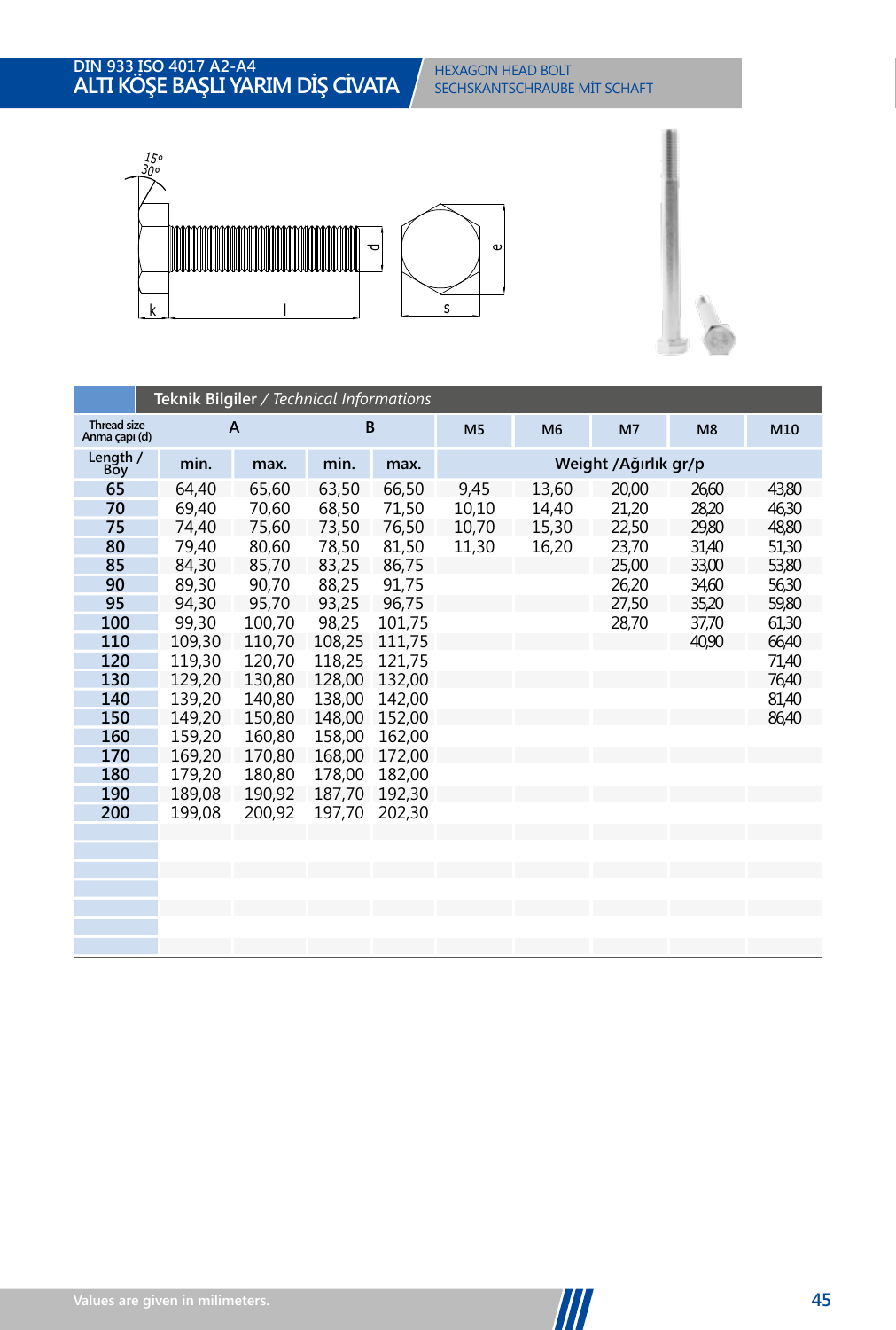#### **IN 933 ISO 4017 A2-A4 LTI KOSE BASLI T**/ **SECHSKANTSCHRAUBE MİT VOLLGEWINDE** DIN 933, ISO 4017 A2-A4<br>**ALTI KÖŞE BAŞLI TAM DİŞ CİVATA** SECHSKANTSCHRAUBE MİT VOLLGEWINDE



|                              | Teknik Bilgiler / Technical Informations |                           |        |        |        |                      |        |        |        |  |  |  |  |
|------------------------------|------------------------------------------|---------------------------|--------|--------|--------|----------------------|--------|--------|--------|--|--|--|--|
| Thread size<br>Anma capi (d) |                                          | <b>Product Grade</b><br>A | B      |        | M12    | M14                  | M16    | M18    | M20    |  |  |  |  |
| Length /<br><b>Boy</b>       | min.                                     | max.                      | min.   | max.   |        | Weight /Ağırlık gr/p |        |        |        |  |  |  |  |
| 65                           | 64,40                                    | 65,60                     | 63,50  | 66,50  | 62,80  | 92,80                | 123.00 | 16100  | 207,00 |  |  |  |  |
| 70                           | 69,40                                    | 70.60                     | 68,50  | 71,50  | 66,40  | 97,90                | 130.00 | 169,00 | 217,00 |  |  |  |  |
| 75                           | 74,40                                    | 75,60                     | 73,50  | 76.50  | 70,00  | 102.00               | 137.00 | 177.00 | 227,00 |  |  |  |  |
| 80                           | 79.40                                    | 80.60                     | 78,50  | 81.50  | 73.60  | 107.00               | 144.00 | 186.00 | 238.00 |  |  |  |  |
| 85                           | 84,30                                    | 85.70                     | 83,25  | 86.75  | 77,20  | 112.00               | 150.00 | 194.00 | 247.00 |  |  |  |  |
| 90                           | 89.30                                    | 90.70                     | 88,25  | 91,75  | 80.80  | 117.00               | 157,00 | 202.00 | 258.00 |  |  |  |  |
| 95                           | 94.30                                    | 95.70                     | 93,25  | 96.75  | 84,40  | 122,00               | 164.00 | 210,00 | 268,00 |  |  |  |  |
| 100                          | 99.30                                    | 100.70                    | 98.25  | 101.75 | 88,00  | 127.00               | 170.00 | 218.00 | 279,00 |  |  |  |  |
| 110                          | 109.30                                   | 110.70                    | 108.25 | 111.75 | 95.20  | 137.00               | 184.00 | 235.00 | 300.00 |  |  |  |  |
| 120                          | 119,30                                   | 120.70                    | 118.25 | 121.75 | 102.00 | 147.00               | 197.00 | 251.00 | 320,00 |  |  |  |  |
| 130                          | 129.20                                   | 130.80                    | 128.00 | 132.00 | 109.00 | 157,00               | 210.00 | 268.00 | 340,00 |  |  |  |  |
| 140                          | 139,20                                   | 140.80                    | 138.00 | 142.00 | 116.00 | 167,00               | 224,00 | 284.00 | 361,00 |  |  |  |  |
| 150                          | 149.20                                   | 150.80                    | 148.00 | 152.00 | 123,00 | 177.00               | 237.00 | 300.00 | 381,00 |  |  |  |  |
| 160                          | 159.20                                   | 160.80                    | 158.00 | 162.00 |        |                      |        | 316.00 | 402.00 |  |  |  |  |
| 170                          | 169.20                                   | 170.80                    | 168,00 | 172,00 |        |                      |        | 332,00 | 422,00 |  |  |  |  |
| 180                          | 179.20                                   | 180,80                    | 178.00 | 182.00 |        |                      |        | 348,00 | 442,00 |  |  |  |  |
| 190                          | 189,08                                   | 190.92                    | 187,70 | 192,30 |        |                      |        | 364,00 | 462,00 |  |  |  |  |
| 200                          | 199.08                                   | 200.92                    | 197.70 | 202.30 |        |                      |        | 380,00 | 484.00 |  |  |  |  |

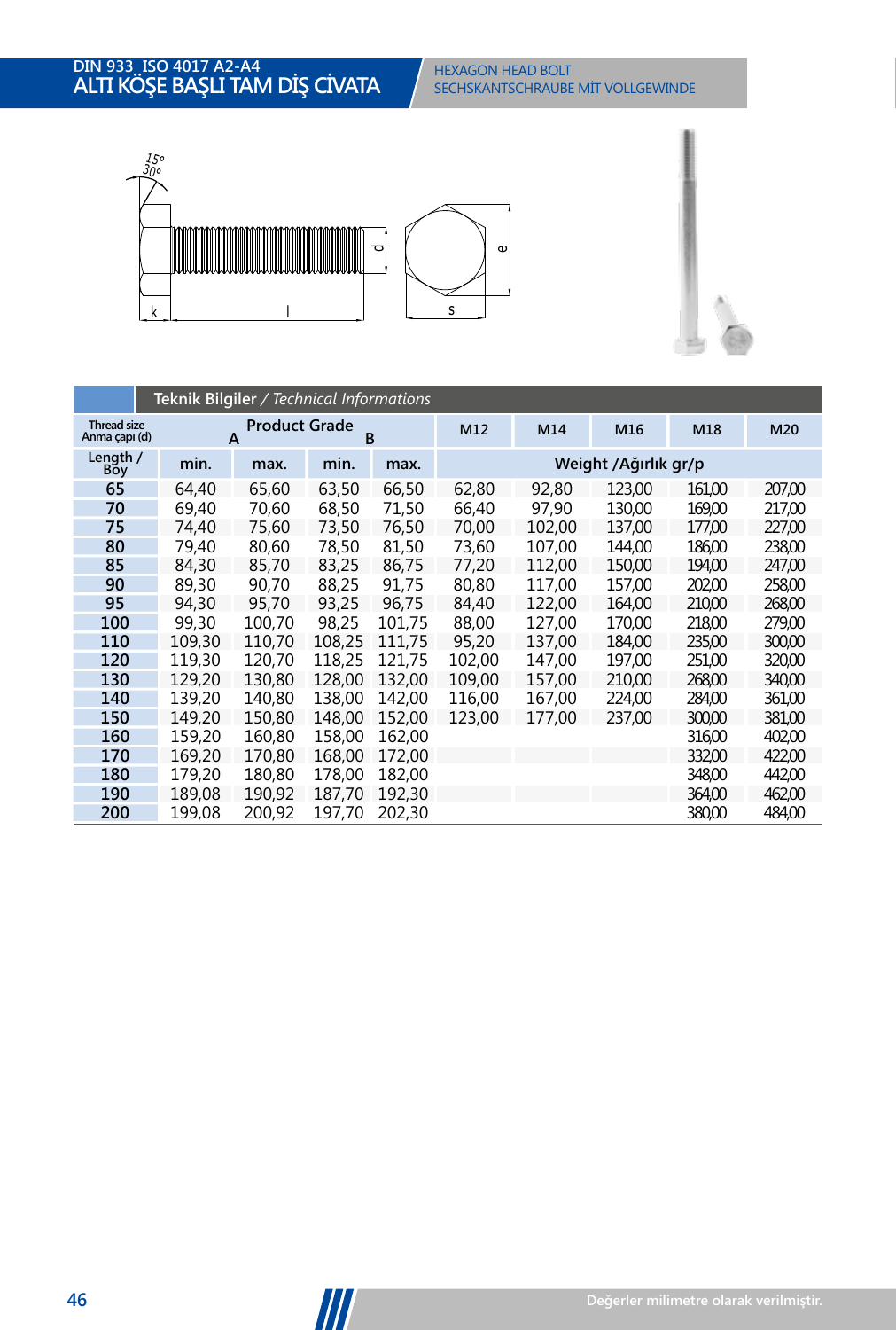

|                               | Teknik Bilgiler / Technical Informations |                |          |       |       |       |       |  |  |  |  |  |
|-------------------------------|------------------------------------------|----------------|----------|-------|-------|-------|-------|--|--|--|--|--|
| Thread size / Anma çapı (d)   |                                          |                |          | M22   | M24   | M27   | M30   |  |  |  |  |  |
| Pitch / Dis adımı             |                                          |                | P        | 2,50  | 3,00  | 3,00  | 3,50  |  |  |  |  |  |
|                               |                                          |                | Norminal | 14,00 | 15,00 | 17.00 | 18,70 |  |  |  |  |  |
|                               |                                          | $\overline{A}$ | min.     | 13,78 | 14,78 |       |       |  |  |  |  |  |
| Head height / Kafa yüksekliği | $\mathsf k$                              |                | max.     | 14,22 | 15,22 |       |       |  |  |  |  |  |
|                               |                                          | B              | min.     | 13,65 | 14,65 | 16,65 | 18,28 |  |  |  |  |  |
|                               |                                          |                | max.     | 14.35 | 15,35 | 17.35 | 19,12 |  |  |  |  |  |
| Head width / Anahtar ağzı     |                                          | A              | min.     | 31,61 | 35,38 |       |       |  |  |  |  |  |
|                               | $\overline{\mathbf{S}}$                  | B              | min.     | 31.00 | 35,00 | 40.00 | 45,00 |  |  |  |  |  |
|                               |                                          | Norminal       | max.     | 32.00 | 36,00 | 41.00 | 46.00 |  |  |  |  |  |
| Diagonal / Kösegen            | e                                        | $\overline{A}$ | min.     | 35,72 | 39,98 |       |       |  |  |  |  |  |
|                               |                                          | B              | max.     | 35,03 | 39,55 | 45,20 | 50,85 |  |  |  |  |  |

|                 | Thread size Anma capi |       |       |       |        | M24    | M27                  | M30    |
|-----------------|-----------------------|-------|-------|-------|--------|--------|----------------------|--------|
| Length /<br>Boy | min.                  | max.  | min.  | max.  |        |        | Weight /Ağırlık gr/p |        |
| 10              | 9,71                  | 10,29 |       |       |        |        |                      |        |
| 12              | 11,65                 | 12,35 |       |       |        |        |                      |        |
| 14              | 13,65                 | 14.35 |       |       |        |        |                      |        |
| 16              | 15,65                 | 16,35 |       |       | 133,00 | 173,00 |                      |        |
| 18              | 17.65                 | 18.35 |       |       | 137.00 | 178.00 |                      |        |
| 20              | 19.58                 | 20,42 |       |       | 143.00 | 184,00 |                      |        |
| 22              | 21,58                 | 22,42 |       |       | 148,00 | 190.00 | 269,00               |        |
| 25              | 24,58                 | 25,42 |       |       | 155.00 | 199.00 | 280,00               |        |
| 28              | 27.58                 | 28,42 |       |       | 161.00 | 200.00 | 292.00               |        |
| 30              | 29,58                 | 30,42 |       |       | 168,00 | 214,00 | 310.00               |        |
| 35              | 34,50                 | 35,50 |       |       | 181.00 | 229.00 | 319,00               | 424,00 |
| 40              | 39,50                 | 40.50 |       |       | 193.00 | 244.00 | 338.00               | 448,00 |
| 45              | 44.50                 | 45.50 | 43.75 | 46,25 | 206.00 | 259.00 | 358.00               | 472,00 |
| 50              | 49,50                 | 50,50 | 48,75 | 51,25 | 219,00 | 274,00 | 377,00               | 496,00 |
| 55              | 54,40                 | 55,60 | 53,50 | 56,50 | 232,00 | 289.00 | 397,00               | 519,00 |
| 60              | 59,40                 | 60.60 | 58,50 | 61,50 | 244.00 | 304,00 | 416.00               | 543,00 |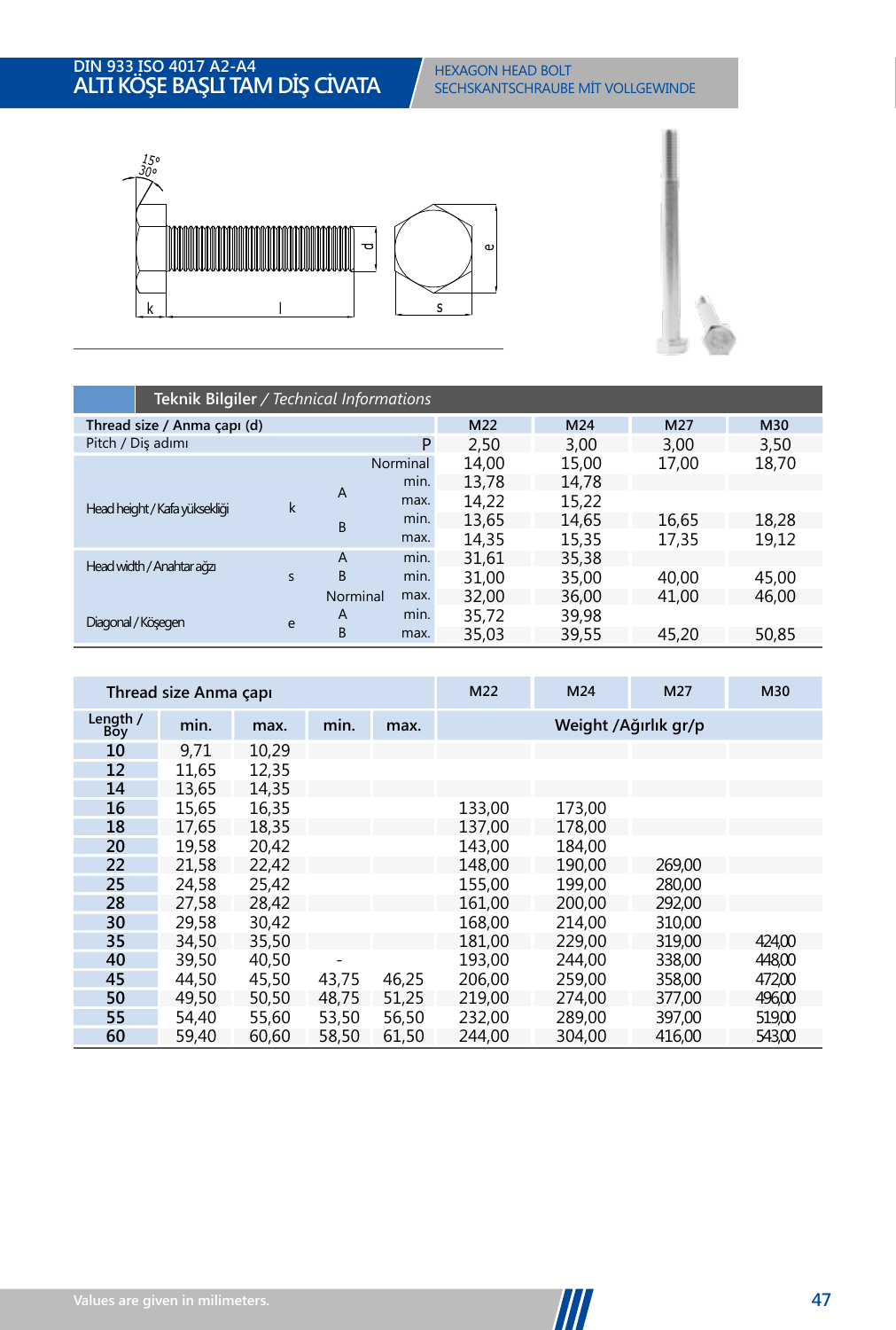# **ALTIN 933 ISO 4017 A2-A4 HTT KÖSE BASHT DIN 933 ISO 4017 A2-A4<br><b>ALTI KÖŞE BAŞLI TAM DİŞ CİVATA** SECHSKANTSCHRAUBE MİT VOLLGEWINDE



|                                     | Teknik Bilgiler / Technical Informations |        |        |        |        |                      |        |         |  |  |  |  |  |
|-------------------------------------|------------------------------------------|--------|--------|--------|--------|----------------------|--------|---------|--|--|--|--|--|
| <b>Thread size</b><br>Anma çapı (d) |                                          | A      | B      |        | M22    | M24                  | M27    | M30     |  |  |  |  |  |
| Length /<br>Boy                     | min.                                     | max.   | min.   | max.   |        | Weight /Ağırlık gr/p |        |         |  |  |  |  |  |
| 65                                  | 64,40                                    | 65,60  | 63,50  | 66,50  | 257.00 | 319.00               | 435.00 | 566,00  |  |  |  |  |  |
| 70                                  | 69,40                                    | 70.60  | 68,50  | 71,50  | 269.00 | 334,00               | 454.00 | 590,00  |  |  |  |  |  |
| 75                                  | 74,40                                    | 75,60  | 73,50  | 76,50  | 282,00 | 348,00               | 473,00 | 614,00  |  |  |  |  |  |
| 80                                  | 79,40                                    | 80.60  | 78,50  | 81,50  | 295,00 | 363,00               | 492.00 | 637,00  |  |  |  |  |  |
| 85                                  | 84,30                                    | 85.70  | 83.25  | 86.75  | 308,00 | 378.00               | 512.00 | 66100   |  |  |  |  |  |
| 90                                  | 89,30                                    | 90.70  | 88,25  | 91.75  | 321.00 | 393.00               | 531.00 | 685,00  |  |  |  |  |  |
| 95                                  | 94.30                                    | 95.70  | 93,25  | 96.75  | 333,00 | 408,00               | 550,00 | 708,00  |  |  |  |  |  |
| 100                                 | 99,30                                    | 100.70 | 98.25  | 101.75 | 346.00 | 423.00               | 569,00 | 732,00  |  |  |  |  |  |
| 110                                 | 109,30                                   | 110.70 | 108.25 | 111.75 | 371.00 | 453,00               | 608.00 | 779,00  |  |  |  |  |  |
| 120                                 | 119,30                                   | 120,70 | 118.25 | 121.75 | 397.00 | 483,00               | 647.00 | 827,00  |  |  |  |  |  |
| 130                                 | 129,20                                   | 130.80 | 128.00 | 132.00 | 421.00 | 513,00               | 685.00 | 874,00  |  |  |  |  |  |
| 140                                 | 139,20                                   | 140.80 | 138.00 | 142.00 | 448,00 | 543,00               | 724,00 | 921,00  |  |  |  |  |  |
| 150                                 | 149.20                                   | 150.80 | 148.00 | 152.00 | 473,00 | 572.00               | 762.00 | 969.00  |  |  |  |  |  |
| 160                                 | 159.20                                   | 160.80 | 158.00 | 162.00 | 498.00 | 602.00               | 801.00 | 1010.00 |  |  |  |  |  |
| 170                                 | 169.20                                   | 170.80 | 168,00 | 172,00 | 523,00 | 632.00               | 839.00 | 1060,00 |  |  |  |  |  |
| 180                                 | 179.20                                   | 180.80 | 178.00 | 182.00 | 548.00 | 662,00               | 875.00 | 1110,00 |  |  |  |  |  |
| 190                                 | 189.08                                   | 190.92 | 187.70 | 192,30 | 573.00 | 692.00               | 911.00 | 1160.00 |  |  |  |  |  |
| 200                                 | 199.08                                   | 200.92 | 197,70 | 202,30 | 598.00 | 722,00               | 947.00 | 1210.00 |  |  |  |  |  |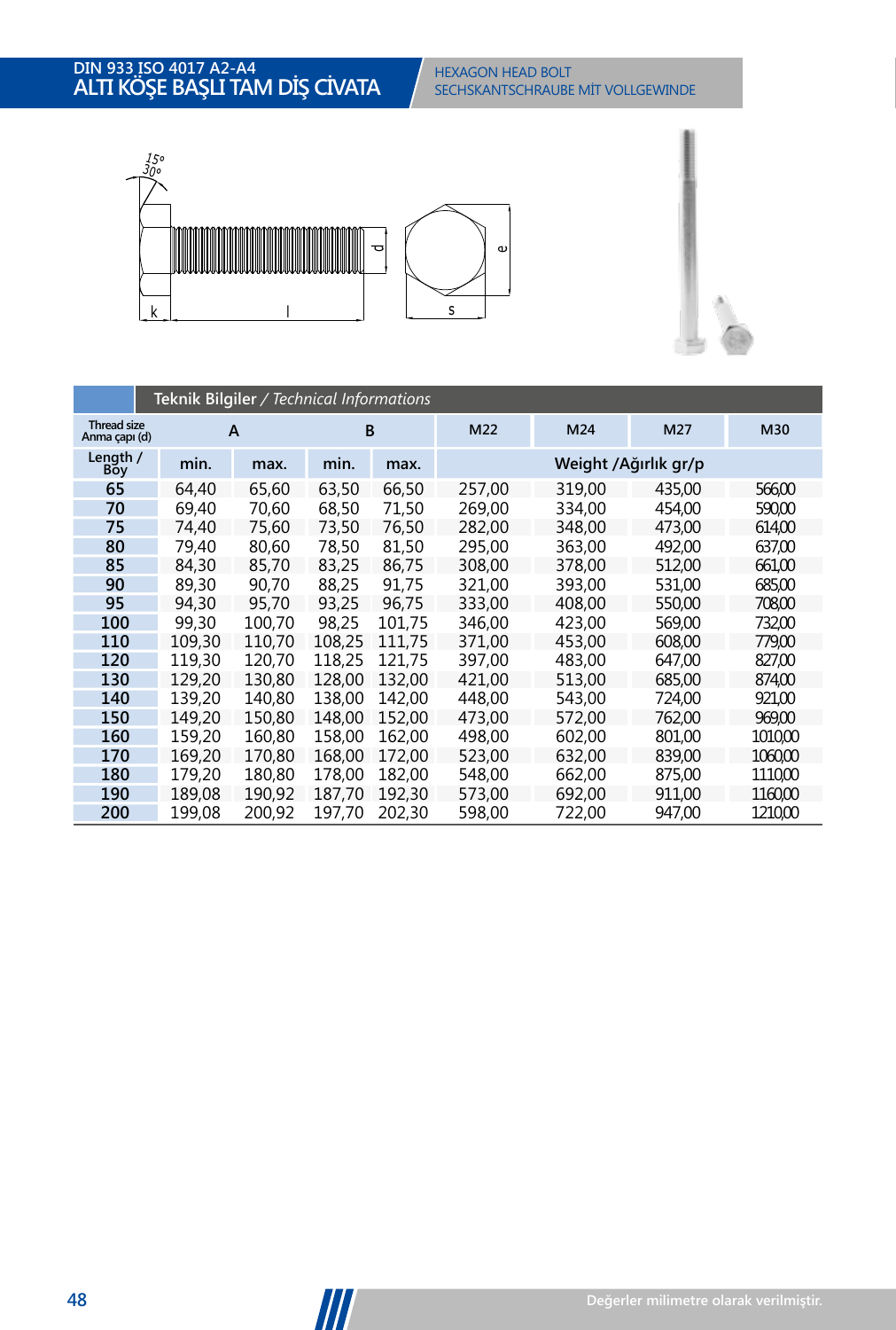

|                               | Teknik Bilgiler / Technical Informations |          |          |       |       |       |  |  |  |  |  |  |
|-------------------------------|------------------------------------------|----------|----------|-------|-------|-------|--|--|--|--|--|--|
| Thread size / Anma çapı (d)   |                                          |          |          | M33   | M36   | M39   |  |  |  |  |  |  |
| Pitch / Diş adımı             |                                          |          | P        | 3,50  | 4.00  | 4,00  |  |  |  |  |  |  |
|                               |                                          |          | Norminal | 21,00 | 22,50 | 25,00 |  |  |  |  |  |  |
|                               |                                          | A        | min.     |       |       |       |  |  |  |  |  |  |
| Head height / Kafa yüksekliği | k                                        |          | max.     |       |       |       |  |  |  |  |  |  |
|                               |                                          | B        | min.     | 20.58 | 22.08 | 24,58 |  |  |  |  |  |  |
|                               |                                          |          | max.     | 21,42 | 22,92 | 25,42 |  |  |  |  |  |  |
| Head width / Anahtar ağzı     |                                          | A        | min.     |       |       |       |  |  |  |  |  |  |
|                               | S                                        | B        | min.     | 49.00 | 53,80 | 58,80 |  |  |  |  |  |  |
|                               |                                          | Norminal | max.     | 50,00 | 55,00 | 60,00 |  |  |  |  |  |  |
| Diagonal / Köşegen            | e                                        | A        | min.     |       |       |       |  |  |  |  |  |  |
|                               |                                          | B        | max.     | 55,37 | 60,79 | 66.44 |  |  |  |  |  |  |

|                 | Thread size Anma capi |       |       |       | M33                  | M36    | M39     |  |  |
|-----------------|-----------------------|-------|-------|-------|----------------------|--------|---------|--|--|
| Length /<br>Boy | min.                  | max.  | min.  | max.  | Weight /Ağırlık gr/p |        |         |  |  |
| 10              | 9,71                  | 10,29 |       |       |                      |        |         |  |  |
| 12              | 11,65                 | 12,35 |       |       |                      |        |         |  |  |
| 14              | 13,65                 | 14,35 |       |       |                      |        |         |  |  |
| 16              | 15,65                 | 16,35 |       |       |                      |        |         |  |  |
| 18              | 17.65                 | 18,35 |       |       |                      |        |         |  |  |
| 20              | 19,58                 | 20,42 |       |       |                      |        |         |  |  |
| 22              | 21,58                 | 22,42 |       |       |                      |        |         |  |  |
| 25              | 24,58                 | 25,42 |       |       |                      |        |         |  |  |
| 28              | 27.58                 | 28,42 |       |       |                      |        |         |  |  |
| 30              | 29,58                 | 30,42 |       |       |                      |        |         |  |  |
| 35              | 34.50                 | 35,50 |       |       | 543,00               | 670,00 | 869,00  |  |  |
| 40              | 39,50                 | 40.50 |       |       | 572.00               | 714.00 | 910,00  |  |  |
| 45              | 44,50                 | 45,50 | 43,75 | 46,25 | 601.00               | 748.00 | 951.00  |  |  |
| 50              | 49,50                 | 50,50 | 48,75 | 51,25 | 630,00               | 783,00 | 992,00  |  |  |
| 55              | 54,40                 | 55,60 | 53,50 | 56,50 | 659,00               | 817,00 | 1030,00 |  |  |
| 60              | 59,40                 | 60,60 | 58,50 | 61,50 | 688,00               | 851.00 | 1070.00 |  |  |